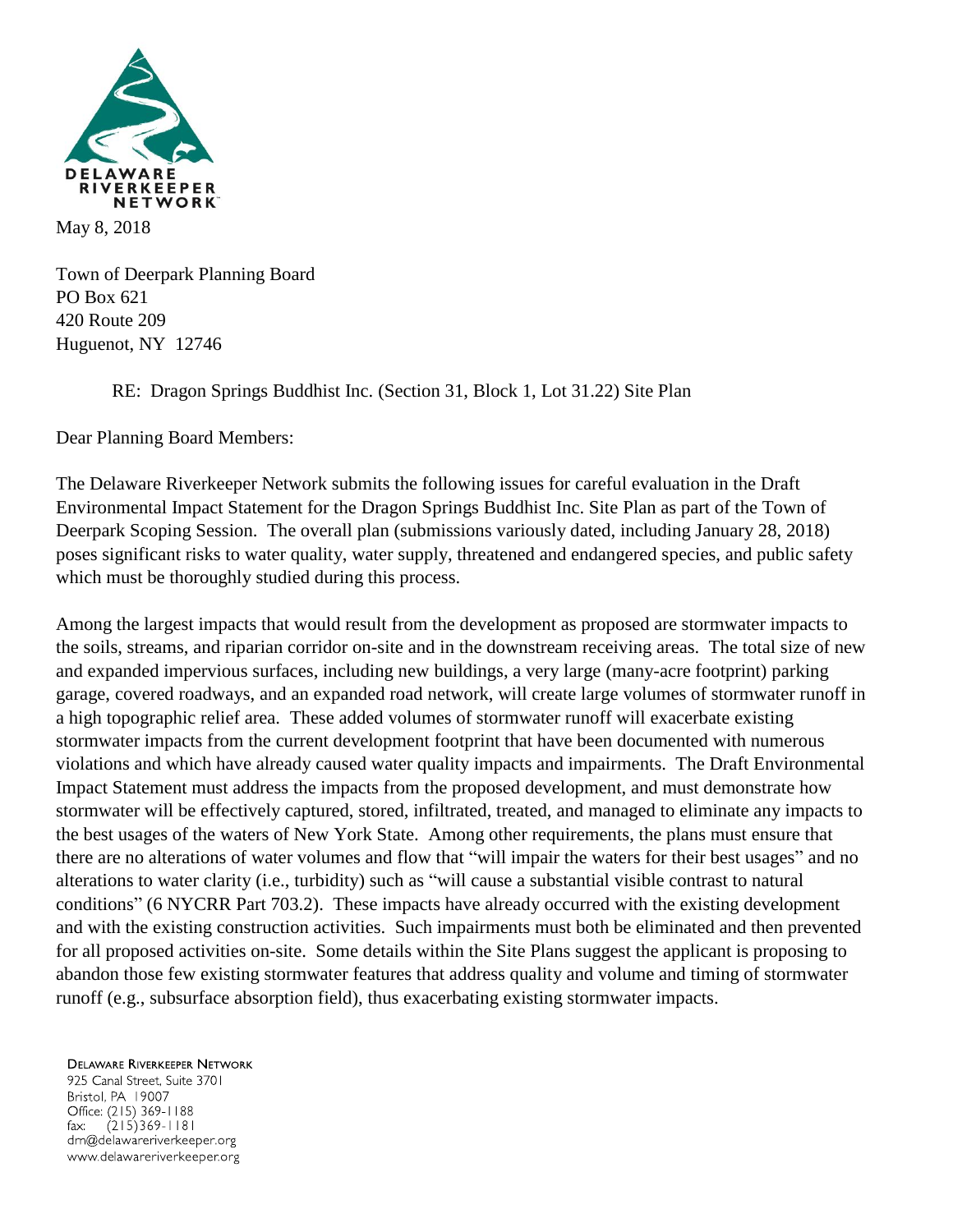The potential impacts to groundwater resources and overall water supply likewise are substantial and need to be carefully examined and evaluated. Based on the sizing of the wastewater treatment plant, the total demand from on-site wells is expected to be upwards of 100,000 gallons per day. Such a large demand in a headwater setting could cause impacts to the groundwater resources, and thus impacts to both overall water supply in the area as well as additional impacts to surface water resources normally fed by these groundwater resources. The applicant must substantiate the water demand expected under the proposed development. The location of water supply wells and the impacts to groundwater from the water withdrawals must be fully evaluated. The links to surface water bodies and the impacts to streams, wetlands, and other surface waters need to be carefully considered, and the Draft Environmental Impact Statement must demonstrate that the proposed withdrawals will not impair these waters for their best usages. The magnitude of these water withdrawals may also require additional review and permitting by NYSDEC and the DRBC, particularly with volumes approaching or exceeding 100,000 gallons per day.

The impacts from on-site wastewater treatment up to 100,000 gallons per day, as proposed, must also be carefully and thoroughly evaluated. The exact location and form of the wastewater discharge must be accurately described, including information on the receiving water body, its size, its hydrological characteristics, and the impacts to both the receiving stream and the downstream waters to which these waters will flow. Among the many impacts that must be quantified are the changes to water quality, particularly nutrients that could stimulate algal growth and impair the best usages of these surface waters. Recent work in New York state has documented the very low concentrations of Phosphorus (less than 20 µg/L) and Nitrogen (less than 500 µg/L) needed to protect the best usages of New York's waters, and the proposal must demonstrate how the best usages and these narrative and numeric water quality thresholds will not be impaired in the receiving stream and in any downstream surface water body. The applicant has apparently failed to submit necessary documents for NYSDEC approvals of this wastewater plant, and the DRBC docket approval of the wastewater plant has expired because of inactivity within 3 years of the approval date. The current plans under review likewise suggest expanded residential and routine nonresidential use, which will increase flow volumes for the wastewater plant. New efforts to permit this facility, including updated calculations and estimations for needed capacity and typical flow volumes, will need to be provided.

The location and extent of wetlands on the property needs to be established and verified, and the impacts to these wetlands need to be documented. Based on submissions to date, and review of these submissions, the applicant has not established a delineation of wetlands, and the Army Corps of Engineers has not validated such delineation. Impacts to wetlands, particularly in a forested headwater setting where such wetlands serve so many key ecological functions to maintain the best usages of New York surface waters, may be severe and permanent. Both through the construction of new facilities, the alteration of surface water hydrology, the withdrawal of groundwater, and the impacts to vegetation, the proposed development could have substantial impacts to wetlands within the property, and such impacts require further efforts to property evaluate.

Permanent environmental impacts on-site need to be carefully documented and evaluated for the proposed dam and impoundment of this headwater watershed. Impacts may include loss of forested headwater wetlands, alteration to the natural hydrologic regime and pattern of flow, alteration of water quality and water chemistry for the stream and downstream waterbodies, and flood risks from a large (>50 ft) dam on a headwater stream with unconventional roadwork within and associated with the dam itself. Because prior